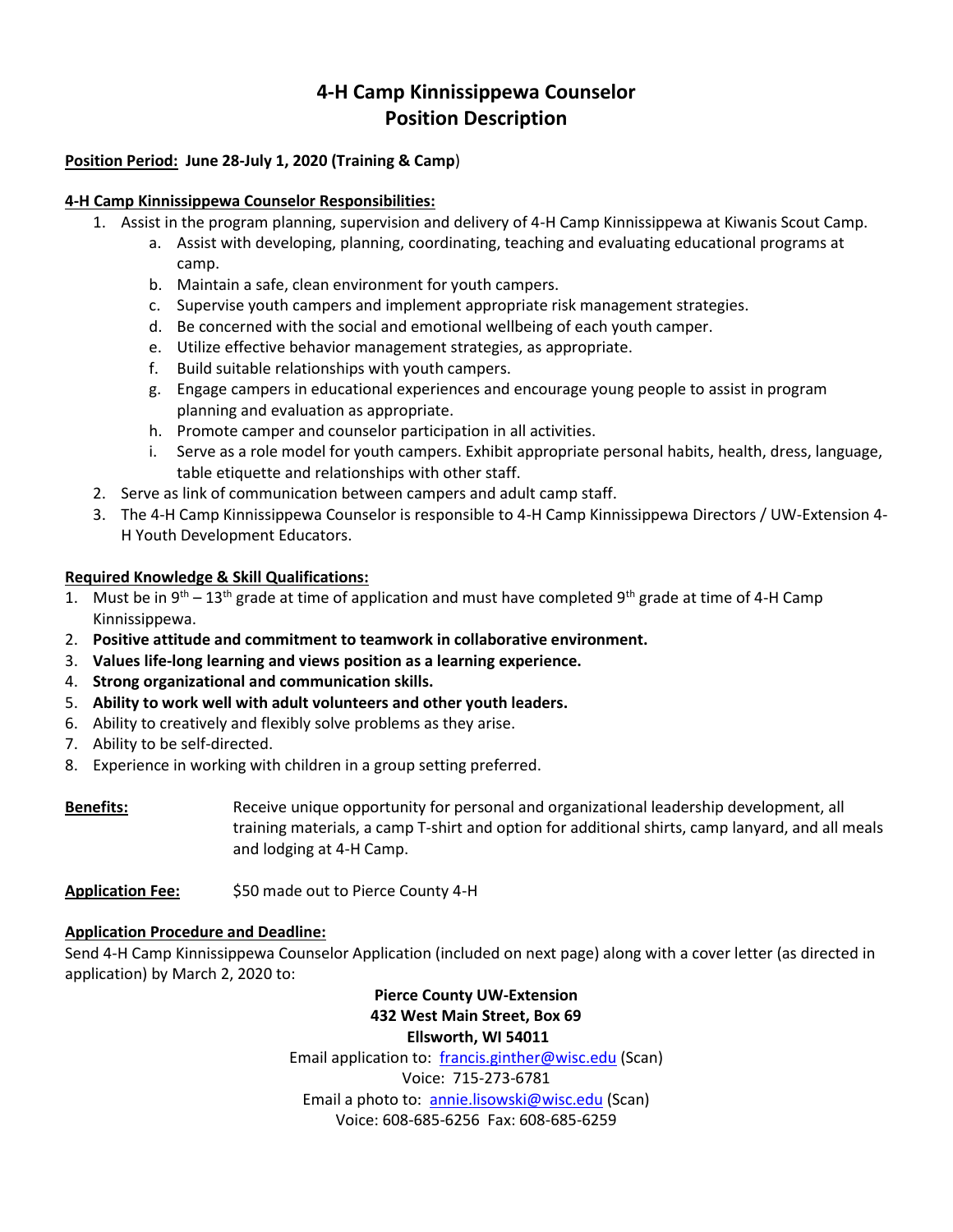# **2020 Camp Kinnissippewa 4-H Camp CounselorApplication**

**All applications are due** *March 2nd, 2020 Must be in grades 9 through 13*

| PERSONAL INFORMATION:                                                                                              |                       |              |            |               |                  |  |  |  |  |
|--------------------------------------------------------------------------------------------------------------------|-----------------------|--------------|------------|---------------|------------------|--|--|--|--|
| Name:                                                                                                              | Club:<br>County:      |              |            |               |                  |  |  |  |  |
| Phone Number: (                                                                                                    | <b>Email Address:</b> |              |            |               |                  |  |  |  |  |
| Address:                                                                                                           |                       |              |            |               |                  |  |  |  |  |
| City:                                                                                                              |                       | State:       |            |               | Zip Code:        |  |  |  |  |
| Number of Years in 4-H:                                                                                            | Grade:                | Current Age: |            |               | Sweatshirt Size: |  |  |  |  |
| Attach a photo to this application or email a digital one to <u>annie.lisowski@wisc.edu</u>                        |                       |              |            |               |                  |  |  |  |  |
| <b>CAMP EXPERIENCES:</b><br>List camps (4-H and non 4-H) which you have attended: (Please "X" camper or counselor) |                       |              |            |               |                  |  |  |  |  |
| Camp                                                                                                               | Year(s)               | Camper (X)   |            |               | Counselor (X)    |  |  |  |  |
|                                                                                                                    |                       |              |            |               |                  |  |  |  |  |
|                                                                                                                    |                       |              |            |               |                  |  |  |  |  |
|                                                                                                                    |                       |              |            |               |                  |  |  |  |  |
| I would prefer to be a counselor for: (Circle)                                                                     |                       | Grades 3-4   | Grades 5-6 |               | Grades 7-8       |  |  |  |  |
| Junior Director ____Lead Counselor _____________Adventure Counselor ___________Resource/Cabin Counselor            |                       |              |            |               |                  |  |  |  |  |
| <b>TRAINING EXPERIENCES:</b>                                                                                       |                       |              |            |               |                  |  |  |  |  |
| Have you previously attended a camp counselor training workshop? (Circle) YES<br>NO.                               |                       |              |            |               |                  |  |  |  |  |
| If yes, when and where:                                                                                            |                       |              |            |               |                  |  |  |  |  |
| List other leadership courses/workshops you have attended:                                                         |                       |              |            |               |                  |  |  |  |  |
|                                                                                                                    |                       |              |            |               |                  |  |  |  |  |
| <b>SAFETY CERTIFICATIONS:</b>                                                                                      |                       |              |            |               |                  |  |  |  |  |
|                                                                                                                    | Date:                 |              |            | Organization: |                  |  |  |  |  |
| <b>Standard First Aid Training</b>                                                                                 |                       |              |            |               |                  |  |  |  |  |
| <b>CPR Training</b>                                                                                                |                       |              |            |               |                  |  |  |  |  |
| Lifeguard Certificate                                                                                              |                       |              |            |               |                  |  |  |  |  |
| How well do you swim? (circle one) Not at all<br>A little<br>Very Well<br>Average                                  |                       |              |            |               |                  |  |  |  |  |
| Are you willing to help with waterfront (swimming or canoeing) activities?                                         |                       |              |            | YES           | <b>NO</b>        |  |  |  |  |
| Please rate your experience with canoeing: (circle one)<br>Very Well<br>A little<br>Never<br>Average               |                       |              |            |               |                  |  |  |  |  |